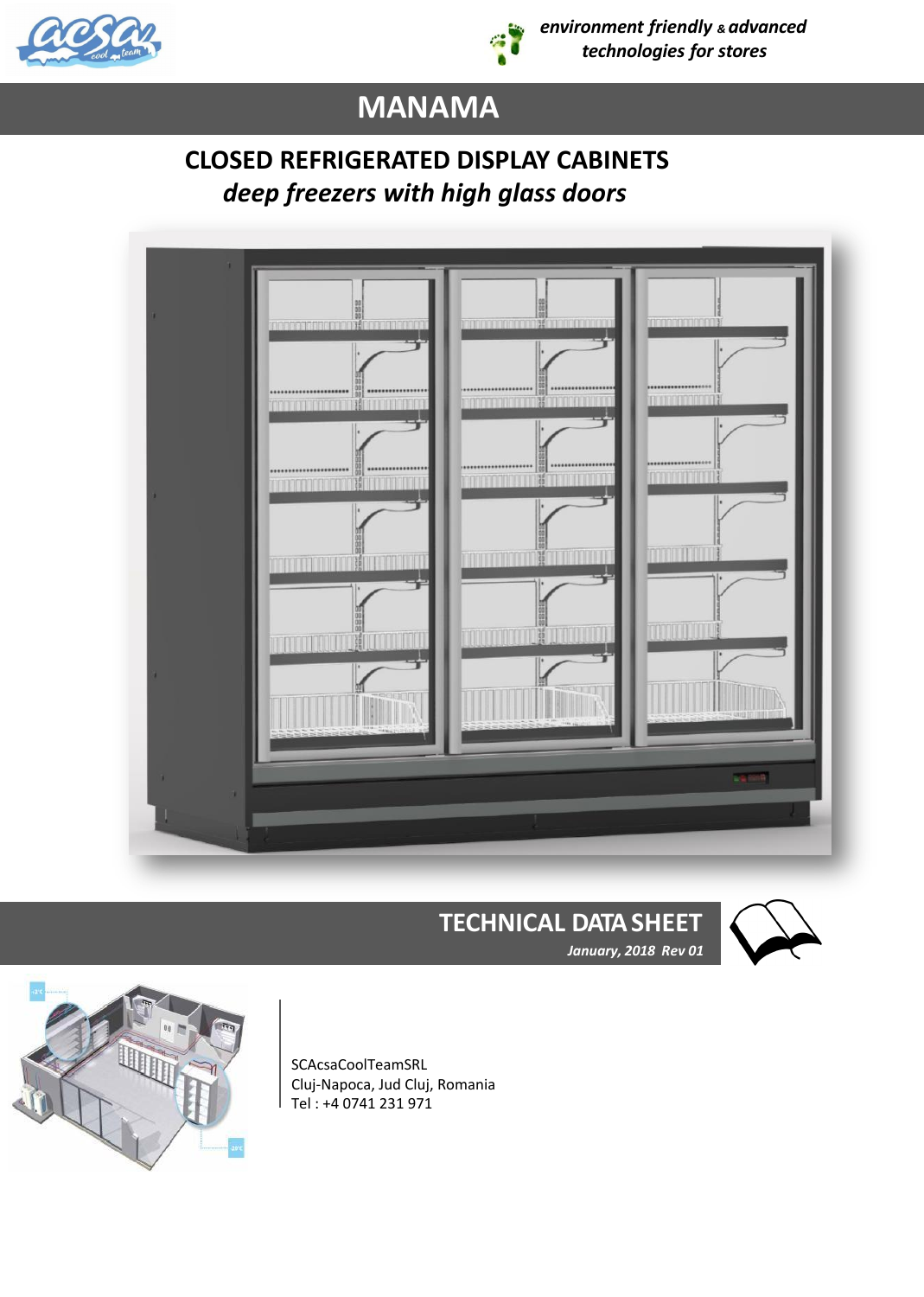### **MANAMA 63.A1**



#### **TECHNICAL DATA SHEET**

| <b>Modules</b>                   |                | 2D   | 3D   | 4 <sub>D</sub> | <b>5D</b> |  |  |
|----------------------------------|----------------|------|------|----------------|-----------|--|--|
| <b>DIMENSIONS</b>                |                |      |      |                |           |  |  |
| Length of Module without endwall |                | 1562 | 2343 | 3124           | 3905      |  |  |
| <b>Thickness of Endwall</b>      |                |      | 50   |                |           |  |  |
| Total Display Area (TDA)         |                | 1,57 | 2,35 | 3,13           | 3,92      |  |  |
| Display Opening Area             | m <sup>2</sup> | 2,40 | 3,60 | 4,80           | 6,00      |  |  |
| Net Volume                       |                | 1359 | 2038 | 2718           | 3397      |  |  |
| Depth of the cabinets: 63 (855)  |                |      |      |                |           |  |  |

#### **REFRIGERATION DATA**

| Refrigeration Load                                                 | 3L1 | Te: $-31^{\circ}$ C | W | 1040 | 1560 | 2080 | 2600 |
|--------------------------------------------------------------------|-----|---------------------|---|------|------|------|------|
| CLIMATE CLASS 3 : 25° C - 60% RH (in compliance with EN ISO 23953) |     |                     |   |      |      |      |      |
| <b>Te: Evaporating Temperature</b>                                 |     |                     |   |      |      |      |      |
| All datas are based on 4 levels non-lighting shelves               |     |                     |   |      |      |      |      |
|                                                                    |     |                     |   |      |      |      |      |
| <b>REFRIGERATION SELECTION DATA</b>                                |     |                     |   |      |      |      |      |

| <b>Condensing Temperature</b> | $\circ$        |  | - 35 |  |  |  |
|-------------------------------|----------------|--|------|--|--|--|
| Evaporator Superheat          |                |  | 10   |  |  |  |
| Subcooling                    | ''             |  |      |  |  |  |
|                               |                |  |      |  |  |  |
| <b>TEMPERATURE CLASSES</b>    |                |  |      |  |  |  |
| L1                            | $\circ$ $\sim$ |  |      |  |  |  |

Manama 63.A1